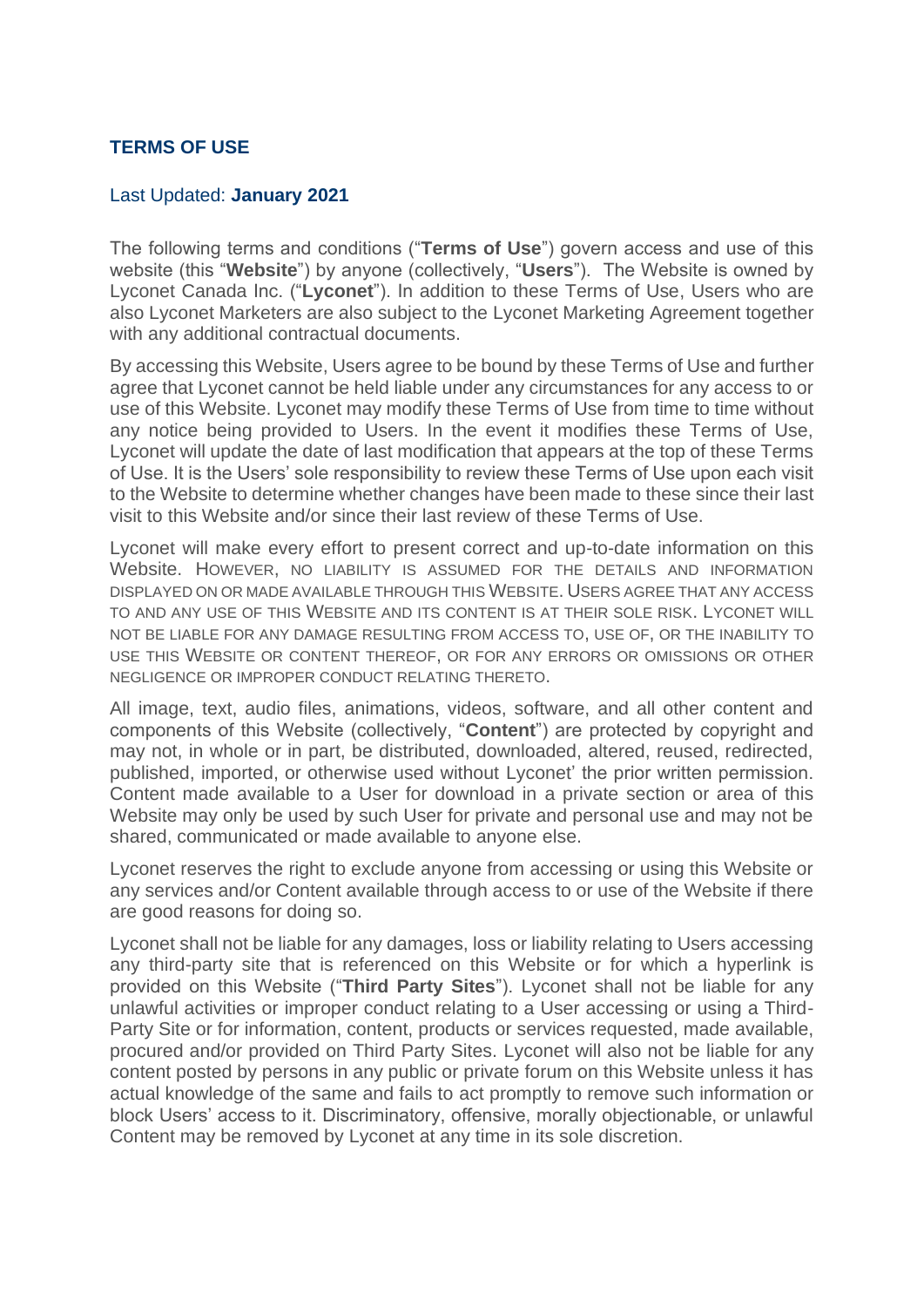Lyconet is happy to answer any questions regarding these Terms of Use and the General Terms and Conditions. Any such inquiries should be directed by mail, telephone, fax or e-mail at the following coordinates:

Lyconet Canada Inc. B6 - 130 Hollidge Blvd, Unit 305, Aurora, Ontario, L4G 3Z9 Canada

E-mail: [international@lyconet.com](mailto:international@lyconet.com)

## **DISCLAIMER AND EXCLUSION OF LIABILITY**

1. This Website, the Content and the goods and services offered on or through access to and/or use of the Website (collectively, the "**Products**") are provided on an "as is" and "as available" basis. Lyconet assumes no responsibility for the currency, correctness, completeness, legality and/or quality of the Content or the Products including, without limitation, Product descriptions, Product prices, and information provided about the contractual partners of Lyconet. Technical errors and/or maintenance work, as well as other causes (such as a re-launch of this Website) may result in disruptions of access of this Website or availability of Content and/or Products. Lyconet assumes no responsibility or liability for any User not being able to access or use this Website and/or any Content and/or Product. Lyconet shall not be liable for any loss or damage whatsoever except in regard to those caused by its gross negligence or willful misconduct. All offers made by Lyconet are subject to change and are nonbinding. Lyconet expressly reserves the right to modify, amend, or suspend access to this Website or any part thereof (and any Content and/or Product) without notice.

2. Lyconet is not responsible for hyperlinks and associated websites and content. Lyconet assumes no responsibility for the currency, correctness, completeness, legality, or quality of such content or liable in any respect in terms of the foregoing. All responsibility and liability shall fall upon the provider of the linked website. Lyconet has no influence on the current and future design, content, or authorship of websites and contents to which hyperlinks on this Website resolve. For this reason, Lyconet hereby expressly dissociates itself from and does not endorse or recommend access to or use of the websites and content to which hyperlinks on this Website resolve and from any Content authored or provided by other users or third parties. Lyconet is not required to constantly monitor all Content authored or provided by other users or third parties but will endeavour to promptly respond to reports that any such Content infringes any third party rights.

3. This Website may only be used by Users for personal and informational purposes. The Content is protected by copyright regardless of whether the Content is made available for a fee or free of charge. Any reproduction, use, rental, loan, publication, or any other type of use of Content is prohibited without Lyconet' express written consent. Lyconet reserves all rights not expressly granted to Users in regard to Content and this Website.

4. Lyconet attaches great importance to the careful and confidential use of personal information but cannot guarantee the secure receipt, retention or communication of personal information provided by Users. Users acknowledge and agree that they understand the underlying risks of communicating their personal information via a